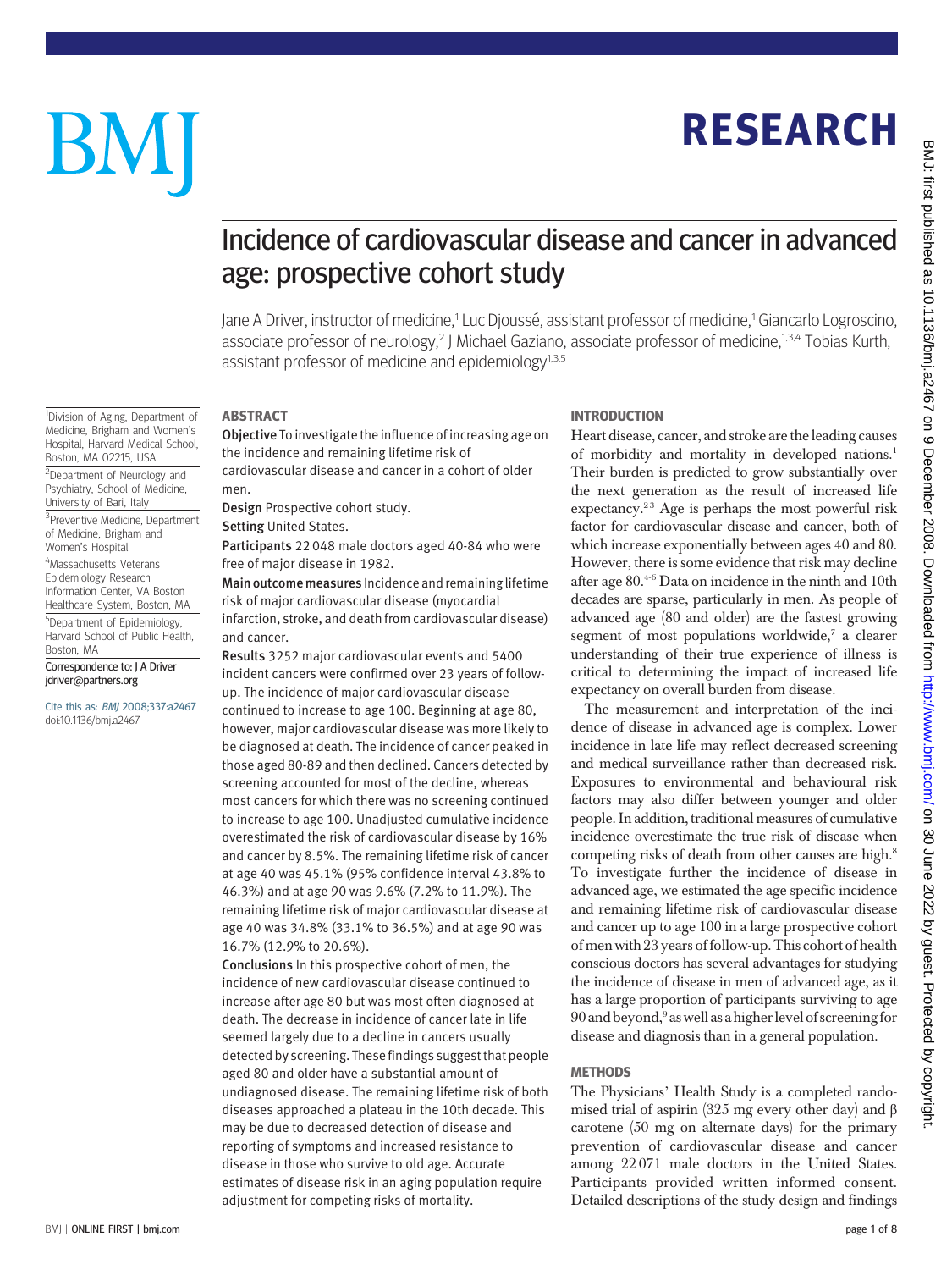have been published previously.<sup>1011</sup> At study entry in 1982, participants were aged between 40 and 84 and had no history of cardiovascular disease, cancer (with the exception of non-melanoma skin cancer), or other serious illnesses. In total, 92.2% of the participants identified their race as white. Baseline information was self reported and collected by a postal questionnaire that asked about many lifestyle variables and other risk factors for cardiovascular disease and cancer. Participants were sent follow-up questionnaires asking about study outcomes and other medical informationtwice in the first year and yearly thereafter. Follow-up after the trial is ongoing.12 In this analysis we used follow-up information up to 30 March 2007.

### Ascertainment of cancer and cardiovascular diseases

Non-fatal cases of cancer and cardiovascular diseases were self reported by participants on follow-up questionnaires, and fatal cases were reported by family members or next of kin. Reports of coronary revascularisation procedures (coronary bypass surgery and percutaneous coronary angioplasty) and new onset angina were also recorded. We obtained the medical records for all reported cancers (excluding nonmelanoma skin cancers) and major cardiovascular events, defined as non-fatal myocardial infarction, nonfatal stroke, or death from ischaemic heart disease or stroke. Cases of cancer, major cardiovascular disease, and death were confirmed by review of the participants' medical records by the endpoints committee of the Physicians' Health Study, which included two internists, a cardiologist, and a neurologist. Review of pathology reports was required for the confirmation of reported malignancies. Non-fatal myocardial infarction was confirmed using the World Health Organization criteria, and if the event was associated with diagnostic electrocardiograms or increased levels of cardiac enzymes.13 Non-fatal stroke was defined as a typical neurological deficit, sudden or rapid in onset and lasting more than 24 hours, that was attributed to a cerebrovascular event. Death due to ischaemic heart disease or stroke was confirmed by convincing evidence based on available information from medical

Table 1 <sup>|</sup> Baseline characteristics of participants in Physicians' Health Study. Values are percentages of participants

| <b>Variables</b>                               | <55 years<br>$(n=13003)$ | 55-64 years<br>$n = 5994$ | $≥65$ years<br>$(n=3051)$ |
|------------------------------------------------|--------------------------|---------------------------|---------------------------|
| Smoking status:                                |                          |                           |                           |
| Former                                         | 35.3                     | 44.5                      | 47.2                      |
| Current                                        | 10.9                     | 11.9                      | 9.4                       |
| Daily alcohol use                              | 20.6                     | 28.5                      | 36.1                      |
| Exercise to sweat 1-3 times or less<br>monthly | 26.2                     | 29.1                      | 31.5                      |
| Body mass index:                               |                          |                           |                           |
| 25-29 kg/m <sup>2</sup>                        | 36.9                     | 41.3                      | 37.8                      |
| ≥30 kg/m <sup>2</sup>                          | 4.4                      | 4.1                       | 3.6                       |
| <b>Diabetes</b>                                | 1.1                      | 2.8                       | 5.3                       |
| Hypertension                                   | 16.2                     | 29.8                      | 44.6                      |
| High cholesterol level                         | 10.0                     | 14.4                      | 15.1                      |



Fig 1 | Crude incidence of overall cancer and major cardiovascular disease by age

records or death certificates, and for deaths outside the hospital from family members or next of kin. For this analysis we used only confirmed events. Major cardiovascular disease was defined as non-fatal myocardial infarction, non-fatal stroke, or death from cardiovascular disease. For the end point all cardiovascular disease, we also considered self reported angina and revascularisation procedures. If a participant reported more than one end point, we used the first event to occur to define the onset of disease.

#### Statistical analysis

We excluded participants who reported a history of cancer  $(n=19)$  or of major cardiovascular disease  $(n=4)$ before receiving the baseline questionnaire, leaving 22 048 men for this analysis. Age (in years) was used as the time scale. Follow-up began at baseline age and we censored participants at the age they developed the end point of interest, died, or reached the end of follow-up. Since few participants lived beyond the 10th decade, we censored data for when patients reached 100 years of age. We calculated one year crude incidence (per 100 000 person years) for each age and then collapsed these into 10 year age groups.We stratified age specific incidence by smoking status (ever  $v$  never). Using a modified Kaplan-Meier method we estimated the cumulative incidence of major cardiovascular disease or cancer conditional on survival to age 40.14 To understand the influence of mortality on estimates of disease incidence in very old people, we calculated remaining lifetime risk using a method described previously.15 We calculated the remaining lifetime risk of cancer, major cardiovascular disease, and overall cardiovascular disease for those who reached the ages of 50, 60, 70, 80, and 90 free of the disease of interest.

We produced incidence estimates using the practical incidence estimators macro, which has been described in detail<sup>8</sup> and used in several previous analyses.<sup>561617</sup> Statistical calculations were done using SAS version 9.1 software.

Table 1 shows the baseline characteristics of the participants by age at entry to the study. A total of 3051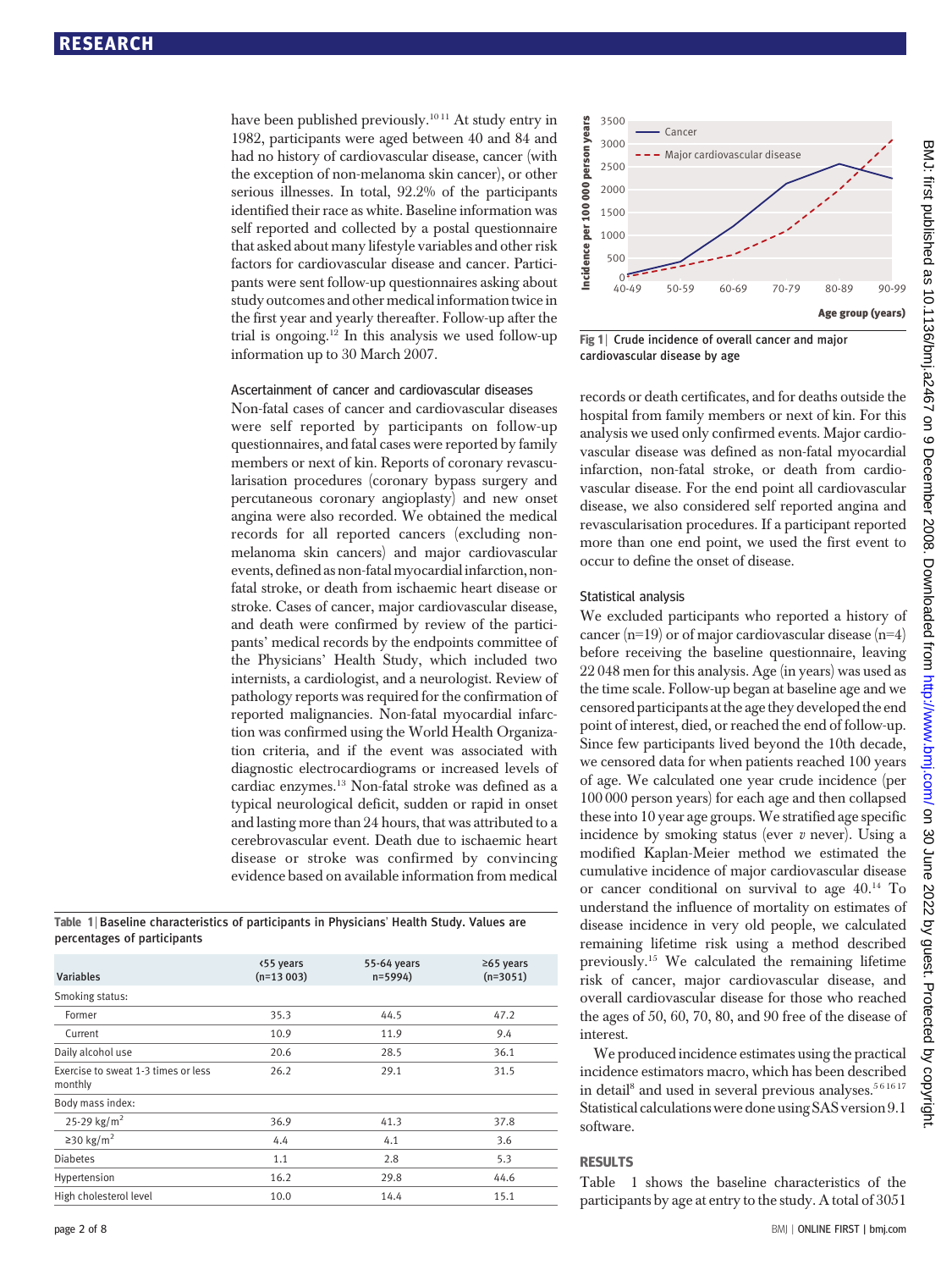

Fig 2 | Age specific crude incidence of confirmed major cardiovascular disease by type of first event (non-fatal myocardial infarction, non-fatal stroke, and death from cardiovascular disease)

participants were aged 65 or older at study baseline. After 23 years of follow-up (478 692 person years), 76.5% of the cohort was still alive. Overall, 32 142 person years had accrued in men aged 80-89 and 3312 person years in those aged 90-99. During follow-up, 3252 cases of major cardiovascular disease and 5400 incident cancers were confirmed. The incidence of major cardiovascular disease continued to rise through the 10th decade, with a rate of 3110 per 100 000 person years (fig 1). In contrast, the age specific incidence of overall cancer increased steadily from 160 per 100 000 person years in those aged 40-49 to 2555 per 100 000 person years in those aged 80-89. It then declined to 2264 per 100 000 person years in those aged 90-99.

Whereas cardiovascular disease diagnosed at death increased dramatically with age, the incidence of nonfatal myocardial infarction declined, and the incidence of non-fatal stroke increased only slightly after age 89 (fig 2). Revascularisation procedures and angina declined noticeably with age as the first manifestation of cardiovascular disease, whereas the rate of

#### Definitions<sup>17</sup> 29 30

Competing risks—study participants who may be removed from follow-up—for example, because of death from causes other than the disease of interest. The effect is minimal over short periods but significant when follow-up is long or participants are older and have an increased risk of death from many causes

Incidence—number of participants who develop a disease divided by the sum of the time contribution (person time) for all participants followed. Accounts for competing risk and loss to follow-up, as participants only contribute actual time they are followed in the study. Usually expressed as an annual incidence—for example, 50 cases per 100 000 persons per year

Cumulative incidence—commonly used to estimate the long term risk of developing a disease. Assumes no loss to follow-up and that those who die would have developed the disease at the same rate as survivors; however, those who die have no risk. Leads to overestimation of risk when the population prevalence of a condition is more than 10% or competing risks of death are high

Remaining lifetime risk—estimates the absolute risk of ever developing a disease before dying of something else. Adjusts cumulative incidence for competing risks of death. Provides one summary measure of absolute risk for the remainder of one's lifetime—for example, a lifetime risk of 25%, or 1 in 4. Appropriate measure for individual and population risk

confirmed major cardiovascular disease events continued to increase with age (fig 3). Table 2 shows the age specific incidence of cardiovascular disease by subtypes.

Table 3 displays the age specific incidence of cancer by subtypes. The most common cancers were prostate (47.2%), colorectal (10.3%), lymphoma (6.6%), lung (6.6%), and melanoma (5.7%). Most of the cancers that declined before age 100 were those detected by screening, whereas the incidence of cancers for which there was no routine screening continued to increase up to age 99 (fig 4). The cancer rate among ever smokers peaked in those aged 80-89, at 2883 per 100 000 person years, and then declined, whereas the rate among never smokers peaked at 2205 per 100 000 person years inthe ninth decade and then remained stable. In contrast, the incidence of major cardiovascular disease increased through the 10th decade in both smokers and nonsmokers (data not shown).

Adjustment for competing risks of death clearly attenuated the estimate of cumulative incidence for both major cardiovascular disease and cancer (fig 5). Whereas cumulative incidence continued to increase among the oldest participants, mortality adjusted curves tended to flatten out in the 10th decade. Table 4 shows the remaining lifetime risk of major diseases for men who reached various index ages free of the disease of interest. The risk of both cardiovascular disease and cancer decreased as remaining lifetime diminished. The risk of major cardiovascular disease in 40 year olds was 34.8% (33.1% to 36.5%) and in 90 year olds was 16.7% (12.9% to 20.6%).The risk of any cancer in 40 year olds was 45.1% (95% confidence interval 43.8% to 46.3%) and in 90 year olds was 9.6% (7.2% to 11.9%).

#### **DISCUSSION**

In this large prospective cohort of US male doctors without serious diseases at entry to the study, the incidence of major cardiovascular disease increased exponentially through the 10th decade. In contrast, the incidence of cancer peaked in men aged 80-90 and then declined. In those aged more than 80, new cases of



Fig 3 | Age specific crude incidence of major cardiovascular disease compared with angina and revascularisation procedures as first cardiovascular disease events. Curve for all cardiovascular disease includes angina and revascularisation in addition to major end points. Participants were considered to have cardiovascular disease at first end point reported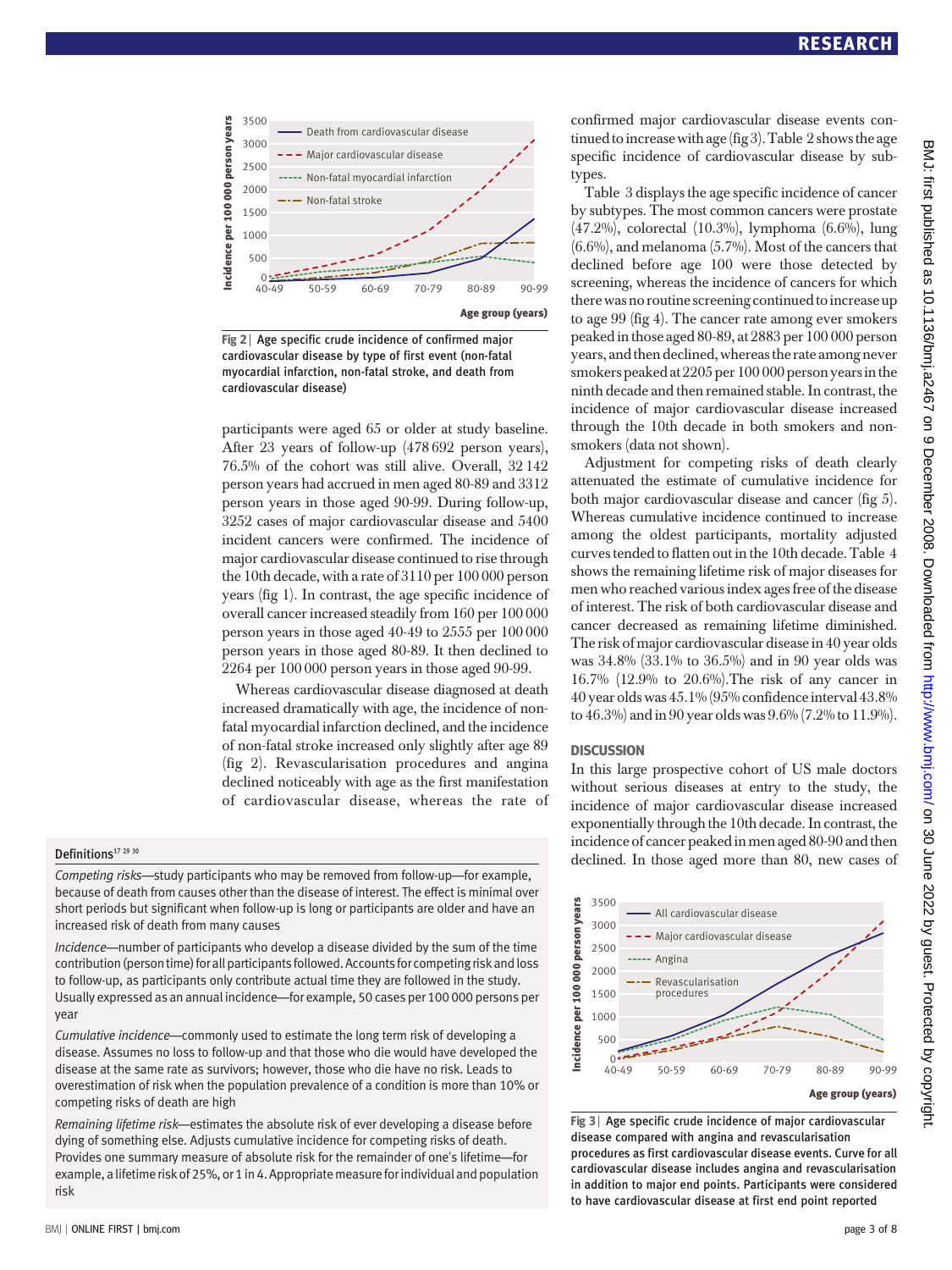

Fig 4 | Age specific crude incidence of overall cancer compared with subgroups of cancers detected by screening (prostate, colorectal, melanoma) and cancers for which there is no routine screening

cardiovascular disease were most often diagnosed at death. The decrease in incidence of cancer late in life seemed largely due to a decline in cancers detected by screening. The cumulative incidence of both cardiovascular disease and cancer were clearly attenuated by adjustmentfor risk of mortality. The remaining lifetime risk of both diseases decreased with advancing age.

#### Incidence of cardiovascular disease

Previous studies have reported an increasing incidence of cardiovascular disease in the oldest participants, but those aged 85 and older were combined in a single group.18 19 The rate of major cardiovascular disease in our study continued to increase up to age 99. However, the rate of non-fatal myocardial infarction declined after age 89, whereas that of non-fatal stroke reached a plateau by age 90. The decline in non-fatal cardiovascular events in the face of increased deaths due to cardiovascular disease suggests that people of advanced age may be living with a substantial amount of undiagnosed cardiovascular disease. Self reported revascularisation procedures and angina declined noticeably after age 79. This may be due in part to decreased symptoms or decreased reporting, but may also reflect a decrease in aggressive medical care and diagnostic procedures. When we considered events based on symptoms(angina) or coronary procedures as the first manifestation of cardiovascular disease, age specific incidence approached a plateau in the oldest participants, illustrating the importance of defining disease when doing incidence studies.

#### Cancer incidence

Many studies have shown a sharp increase in incidence of cancer with age. Ourfindings of a decline after age 89 agree with those of other large cohorts with sufficient follow-up.<sup>420</sup> They are similar to results of an analysis using the 1995-7 data from SEER (Surveillance, Epidemiology, and End Results), a US cancer registry programme.21 The incidence of invasive cancer in white men peaked at a similar age range to ours (85-89) and at about the same incidence (2500 per 100 000), and then declined.

However, the decrease in incidence of cancer late in life seemed to be largely driven by cancers detected by screening. The most dramatic decline was in prostate cancer, which accounted for 47% of all cancers diagnosed in the Physicians' Health Study. Prostate cancer peaked the earliest of all cancers, in those aged 70-79. Melanoma and colorectal cancer declined after age 89. With the exception of lymphoma and tumours

Table 2 <sup>|</sup> Age specific incidence of cardiovascular disease by subtype in participants of Physicians' Health Study Variables No of events Incidence per 100 000 person years (95% CI) 40-49 years 50-59 years 60-69 years 70-79 years 80-89 years 90-99 years Overall Person years of follow-up — 46 901 125 436 160 772 99 028 32 142 3312 467 591 Confirmed end points: Major cardiovascular disease\* 3252 104.5 (77.29 to 138.12 333.2 (302.05 to 366.76) 579.7 (543.08 to 618.16) 1107.8 (1043.21 to 1175.31) 2031.6 (1878.80 to 2193.63) 3110.4 (2538.72 to 3772.3) 695.5 (671.76 to 719.82) Non-fatal myocardial infarction 1430 68.2 (46.64 to 96.27) 209.9 (185.28 to 236.73) 311.4 (284.81 to 339.71) 414.7 (376.16 to 456.11) 545.4 (470.24 to 629.22) 434.5 (248.38 to 705.69) 300.6 (285.26 to 316.63) Non-fatal stroke 1210 27.7 (14.74 to 47.33) 84.5 (69.25 to 102.11) 184.6 (164.44 to 206.49) 454.8 (414.77 to 497.63) 807.1 (715.31 to 907.36) 849 (576.84 to 1205.03) 251.3 (237.39 to 265.92) Death from cardiovascular disease 612 8.5 (2.31 to 21.79) 37.0 (27.18 to 49.19) 72.4 (60.34 to 86.52) 184.9 (160.08 to 212.43) 497.3 (428.24 to 574.39) 1,373.6 (1037.55 to 1783.72) 124.9 (115.18 to 135.17) Self reported end points: Angina 3521 227.2 (185.99 to 274.76) 496.9 (502.58 to 589.81) 906.0 (858.95 to 954.87) 1,207.8 (1137.51 to 1281.40) 1,020.9 (907.90 to 1144.08) 513.1 (293.26 to 833.21) 788.5 (762.66 to 814.98) CABG or PTCA 2197 81.0 (57.32 to 111.18) 277.7 (249.25 to 308.41) 536.8 (501.54 to 574.00) 773.9 (719.87 to 830.80) 552.0 (474.71 to 638.25) 242.6 (110.91 to 460.45) 470.2 (450.78 to 490.31) All cardiovascular disease† 4517 246.9 (203.88 to 296.41) 571.1 (529.47 to 615.10) 1038.7 (987.65 to 1091.65) 1719.7 (1633.04 to 1809.86) 2338.9 2156.09 to 2533.13) 2827.1 (2219.97 to 3549.20) 1044.8 (1014.58 to 1075.75)

CABG=coronary artery bypass grafting; PTCA=percutaneous coronary angioplasty.

\*Confirmed end points of myocardial infarction, stroke, or death from cardiovascular disease.

†Self reported angina or revascularisation procedures are included as cardiovascular disease defining events as well as confirmed end points of myocardial infarction, stroke, or death from cardiovascular disease.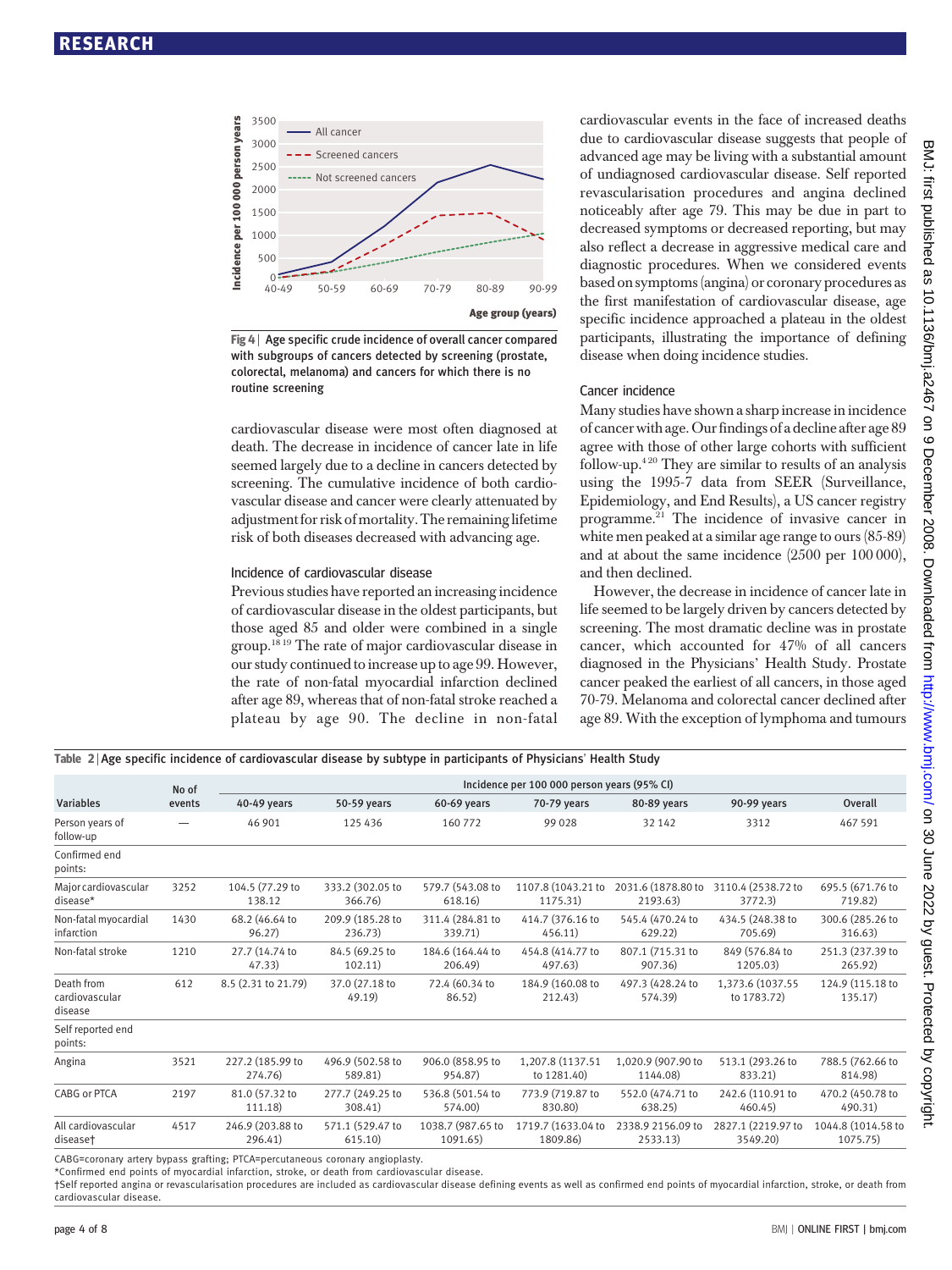of the urinary tract, the incidence of all other cancers continued to increase to age 100. Gastrointestinal malignancies and tumours of unknown origin became particularly prominent with age, as has been shown in other studies.4 20 Our findings suggest that a substantial part of the decline in overall incidence of cancer late in life is accounted for by decreased ascertainment of disease and may not represent a true decrease in risk. It is also possible that our participants were less likely to report new diagnoses of cancer in advanced age. However, the fact that cancers not detected by screening peaked later in our cohort than in other studies possibly reflects the higher level of medical surveillance and reporting of symptoms in this cohort of doctors than would be the case in a general population. Despite the overall decline in its incidence, cancer clearly remains an important cause of disease in advanced age. As life expectancy continues to increase, research on the benefits of individualised screening programmes for people aged more than 80 is warranted.

#### Lifetime risks

While the cumulative incidence curve shows cardiovascular disease increasing sharply to age 100, adjustment for competing risks of death resulted in a substantial decrease in risk in men aged 80 or more (fig 5). A similar decrease was seen for cancer.

Cumulative incidence overestimated the actual risk of cardiovascular disease in our population by 16% and cancer by 8.5%. Our findings underline the importance of taking mortality into account when predicting disease risk in a cohort of elderly people.

The remaining lifetime risk of major cardiovascular disease decreased from 1 in 2 for men aged 40 to 1 in 6 for men aged 90. When we used a broader definition of cardiovascular disease the remaining lifetime risk at age 40 was higher (41.3%  $v$  34.8%), whereas the risk at age 90 was lower  $(16.7\% \text{ v } 13.7\%)$ . This is because some participants reported angina or revascularisation procedures before a major cardiovascular event, thus shifting their date of diagnosis to earlier in life. The age specific and cumulative incidence curves would suggest that cardiovascular disease is intimately related to the normal aging of the host and that its incidence continues to increase indefinitely with age.<sup>22</sup> However, lifetime risk curves show that the incidence of cardiovascular disease begins to plateau later in life, as any increased risk is outpaced by competing risks of death. This has been shown in previous studies of coronary heart disease and stroke.<sup>56</sup> In contrast, the remaining lifetime risk of heart failure, a true age dependent disease, is the same in 80 year olds as in 40 year olds.16 Cancer is often thought of as inextricably linked with aging, but it seems to fit better the pattern of age related diseases that occur in a particular age range and then decline. The remaining

|  |  |  |  | Table 3   Age specific incidence of overall and specific cancers in participants of Physicians' Health Study |  |  |
|--|--|--|--|--------------------------------------------------------------------------------------------------------------|--|--|
|  |  |  |  |                                                                                                              |  |  |

|                           | Incidence per 100 000 person years (95% CI) |                          |                             |                                                                                  |                                |                                                |                             |                                |
|---------------------------|---------------------------------------------|--------------------------|-----------------------------|----------------------------------------------------------------------------------|--------------------------------|------------------------------------------------|-----------------------------|--------------------------------|
| <b>Variables</b>          | No (%) of<br>cancers                        | 40-49 years              | 50-59 years                 | 60-69 years                                                                      | 70-79 years                    | 80-89 years                                    | 90-99 years                 | <b>Overall</b>                 |
| Person years of follow-up | $\hspace{0.1mm}-\hspace{0.1mm}$             | 46838                    | 125 132                     | 157849                                                                           | 92701                          | 29 0 76                                        | 2960                        | 454 557                        |
| Cancer subtype:           |                                             |                          |                             |                                                                                  |                                |                                                |                             |                                |
| All cancers               | 5400 (100.0)                                | 200.72)                  | 469.51)                     | 160.1 (125.95 to 431.5 (395.90 to 1242.3 (1187.96 2172.6 (2078.73<br>to 1298.53) | to 2269.59)                    | 2555.3 (2374.86 2263.5 (1754.20<br>to 2745.82) | to 2874.57)                 | 1188.0 (1156.53<br>to 1220.05) |
| Prostate                  | 2548 (47.2)                                 | 4.3 (0.52 to<br>15.44)   | 133.7 (114.15 to<br>155.53) | 641.2 (602.21 to<br>681.97)                                                      | 1152.6 (1084.33<br>to 1224.04) | 1008.7 (896.08<br>to 1131.47)                  | 545.2 (311.64 to<br>885.45) | 562.3 (540.70 to<br>584.57)    |
| Colorectal                | 554 (10.3)                                  | 15.0 (6.01 to<br>30.81)  | 52.9 (40.87 to<br>67.23)    | 114.0 (97.95 to<br>132.03)                                                       | 209.2 (180.64 to<br>240.95)    | 351.2 (286.08 to<br>426.78)                    | 307.1 (140.41 to<br>582.90) | 122.5 (112.54 to<br>133.18)    |
| Lymphoma                  | 354(6.6)                                    | 17.1 (7.38 to<br>33.68)  | 35.2 (25.60 to<br>47.30     | 75.2 (62.24 to<br>90.05                                                          | 151.64)                        | 126.4 (104.47 to 226.2 (174.57 to<br>288.28)   | 102.5 (21.13 to<br>299.43)  | 78.3 (70.37 to<br>86.91)       |
| Lung                      | 340(6.3)                                    | 2.1(0.05)<br>11.90)      | 20.0 (12.96 to<br>29.55     | 72.0 (59.35 to<br>86.58)                                                         | 182.39)                        | 154.7 (130.34 to 181.0 (135.17 to<br>237.35    | 239.0 (96.06 to<br>492.23)  | 75.2 (67.43 to<br>83.65)       |
| Melanoma                  | 305(5.7)                                    | 49.1 (31.15 to<br>73.72) | 38.4 (28.34 to<br>50.95     | 66.9 (54.73 to<br>81.00)                                                         | 95.9 (76.94 to<br>118.19)      | 135.8 (96.55 to<br>185.60)                     | 68.3 (8.27 to<br>246.83)    | 67.5 (60.12 to<br>75.49)       |
| Urinary tract*            | 300(5.6)                                    | 15.0 (6.01 to<br>30.81)  | 23.2 (15.55 to<br>33.35)    | 68.18 (55.88 to<br>82.40)                                                        | 123.16 (101.50<br>to 148.07)   | 142.73 (102.43<br>to 193.63)                   | 102.46 (21.13 to<br>299.43) | 66.37 (59.07 to<br>74.32)      |
| Other gastrointestinal†   | 286(5.3)                                    | 8.6 (2.33 to<br>21.88)   | 23.2 (15.55 to<br>33.35)    | 49.1 (38.73 to<br>61.33)                                                         | 119.9 (98.54 to<br>114.51)     | 205.3 (156.30 to<br>264.86)                    | 238.9 (96.06 to<br>492.23)  | 63.3 (56.15 to<br>71.05)       |
| Leukaemia                 | 181(3.4)                                    | 2.1(0.05)<br>11.91)      | 23.2 (15.55 to<br>33.35)    | 42.1 (32.53 to<br>53.52                                                          | 56.7 (42.34 to<br>74.35)       | 101.0 (67.63 to<br>145.02)                     | 136.6 (37.22 to<br>349.71)  | 40.1 (34.43 to<br>46.33)       |
| Head and neck             | 116(2.2)                                    | 8.6 (2.33 to<br>21.88)   | 13.6 (7.83 to<br>21.80)     | 31.2 (23.11 to<br>41.29                                                          | 33.8 (22.97 to<br>47.98)       | 45.3 (24.11 to<br>77.43                        | 68.3 (8.27 to<br>246.79)    | 25.7 (21.21 to<br>30.79)       |
| Unknown                   | 101(1.9)                                    | 2.1(0.05)<br>11.91)      | 8.8 (4.40 to<br>15.76)      | 18.5 (12.38 to<br>26.55)                                                         | 36.0 (24.76 to<br>50.53)       | 73.1 (45.27 to<br>111.79)                      | 204.8 (75.16 to<br>445.80)  | 22.4 (18.20 to<br>27.16)       |
| <b>Brain</b>              | 97(1.8)                                     | 2.1 (0.05 to<br>11.91)   | 18.4 (11.68 to<br>27.34)    | 23.6 (16.61 to<br>32.51)                                                         | 22.9 (14.18 to<br>35.00)       | 45.3 (24.11 to<br>77.43                        | 68.3 (8.27 to<br>246.79)    | 21.5 (17.41 to<br>26.19)       |
| Other                     | 218(4.0)                                    | 34.2 (19.54 to<br>55.51) | 41.6 (31.10 to<br>54.60)    | 45.9 (35.90 to<br>57.79)                                                         | 57.8 (43.28 to<br>75.58)       | 66.2 (39.84 to<br>103.33                       | 204.8 (75.16 to<br>445.80)  | 48.23 (42.04 to<br>55.08)      |

\*Includes urinary tract and genital tumours.

†Includes oesophagus, stomach, pancreas, and hepatobiliary cancers.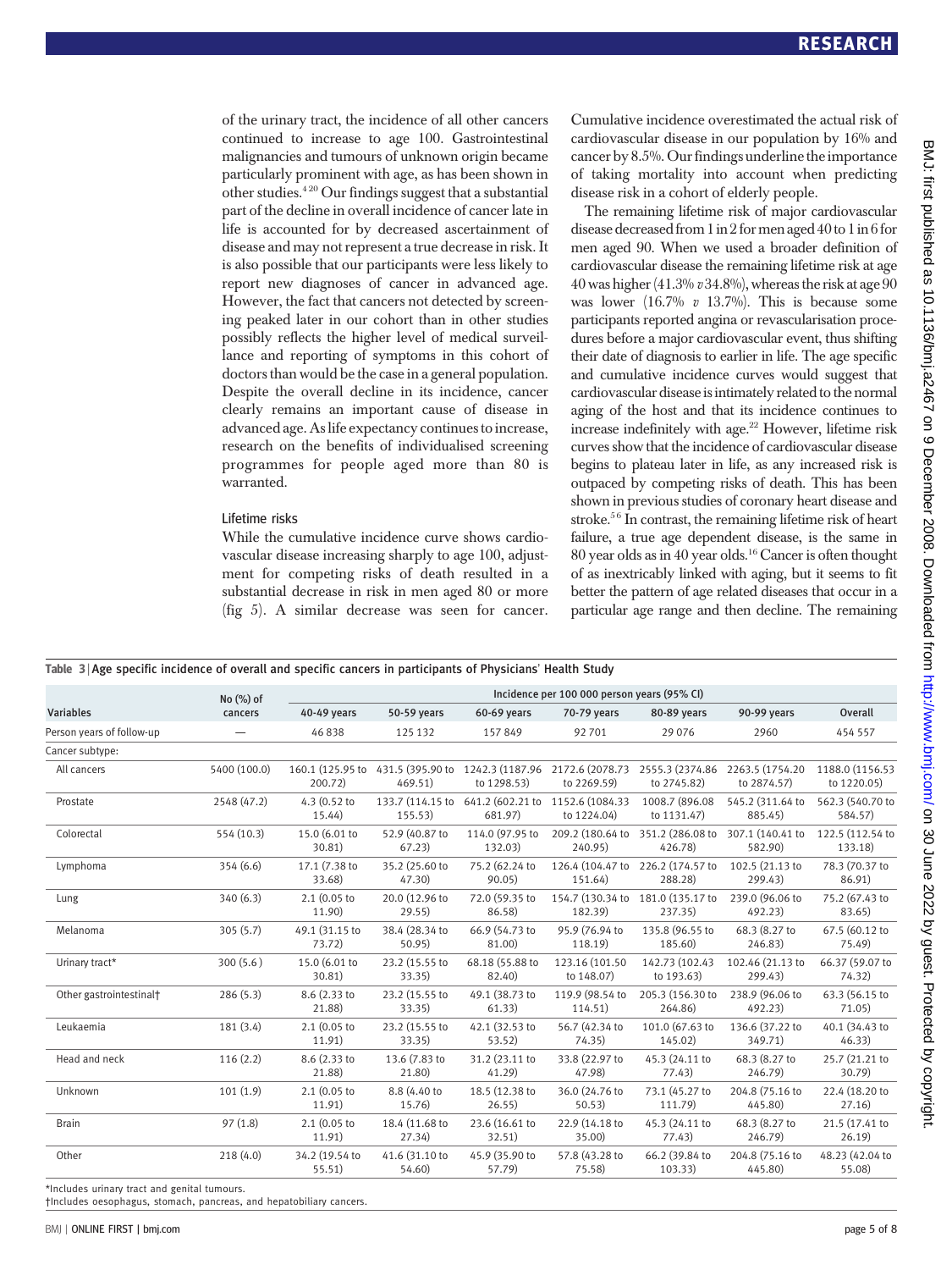lifetime risk of cancer decreased from 1 in 2 in 40 year olds to 1 in 10 in 90 year olds.

A plateau or decline in lifetime risk with age has previously been reported for overall cancer,<sup>21</sup> stroke,<sup>6</sup> coronary artery disease,<sup>5</sup> and Alzheimer's disease.<sup>23</sup> This may be a function of decreased life expectancy in people of advanced age; it may also be due to the selective survival of those who are more resistant to disease. Those who survive disease-free to older ages may have fewer exposures to risk factors or may be "immune" to them. The relation between risk factors and disease may also change. For example, although a high cholesterol level is a well established risk factor for cardiovascular disease and mortality in middle aged people the relation is less clear in elderly people,  $2425$ and high levels in people aged 85 and older have been associated with longevity.<sup>26</sup> Finally, the observed decline in lifetime risk may not represent a true decrease in risk at all but rather decreased reporting of or diagnosis of disease.

It is important to emphasise that estimates of lifetime risk strongly depend on life expectancy and they cannot be compared across populations unless mortality rates are similar. At age 65 our participants had an additional 25 years of life expectancy, exceeding the national average for white men by seven years.27 The goal of our analysis was not to provide estimates that would be readily applicable to men in general, but to investigate the risk of disease in a population of very elderly people. On the one hand a population with a shorter life expectancy might have smaller lifetime risks than our cohort. On the other hand a less health conscious population might have a higher incidence of disease.

#### Strengths and limitations

Our study has several strengths, including the large number of participants and outcome events, prospective design, and well defined population with a long follow-up. End points were ascertained and confirmed after review of medical records. We adjusted cumulative incidence for competing risks of mortality.

Several limitations must be considered. Firstly, our findings may not be generalisable to a broader population as our cohort consisted almost exclusively of highly educated white men. Our participants might

Table 4 <sup>|</sup> Remaining lifetime risk of first cancer or major cardiovascular disease event by age reached free of events in participants of Physicians' Health Study

|                                                                                                                   | Remaining lifetime risk (%) (95% CI) |                                 |                            |  |  |  |
|-------------------------------------------------------------------------------------------------------------------|--------------------------------------|---------------------------------|----------------------------|--|--|--|
| Age (years)                                                                                                       | All cancer                           | Major cardiovascular<br>disease | All cardiovascular disease |  |  |  |
| 40                                                                                                                | 45.1 (43.8 to 46.3)                  | 34.8 (33.1 to 36.5)             | 41.3 (39.9 to 42.7)        |  |  |  |
| 50                                                                                                                | 44.5 (43.3 to 45.7)                  | 34.5 (32.8 to 36.2)             | 40.5 (39.1 to 41.9)        |  |  |  |
| 60                                                                                                                | 42.9 (41.6 to 44.2)                  | 33.0 (31.2 to 34.8)             | 38.0 (36.5 to 39.5)        |  |  |  |
| 70                                                                                                                | 36.6 (35.2 to 38.0)                  | 30.5 (28.5 to 32.4)             | 33.2 (31.5 to 34.9)        |  |  |  |
| 80                                                                                                                | 24.3 (22.5 to 26.1)                  | 25.7 (23.3 to 29.1)             | 24.9 (22.7 to 27.1)        |  |  |  |
| 90                                                                                                                | 9.6 (7.2 to 11.9)                    | 16.7 (12.9 to 20.6)             | 13.7 (10.3 to 17.2)        |  |  |  |
| Remaining lifetime risk=mortality adjusted cumulative risk conditional on disease-free survival to age specified. |                                      |                                 |                            |  |  |  |

 $\Omega$ 20 30 40 50 60 10 Crude incidence Remaining lifetime risk Age (years) Incidence or risk of cardiovascular disease (%) 40 50 60 70 80 90 100  $0 - 0$ 20  $30$ 40 50  $60$ 10

Fig 5 | Effect of adjustment for competing risks of mortality on cumulative risk of cancer and of major cardiovascular disease. Estimates of cumulative incidence and mortality adjusted lifetime risk are conditional on disease free survival to age 40

have a lower risk of cancer and cardiovascular disease than a general population for several reasons. They were healthy at baseline and had a lower incidence of smoking and obesity than expected. All members of our cohort had participated in a primary prevention trial of aspirin and β carotene. Although β carotene was found to have no influence on the risk of cardiovascular disease or cancer, $11$  randomisation to aspirin was associated with a decreased risk of myocardial infarction but not of stroke or death from cardiovascular disease.10 Most participants became regular users of aspirin after completion of the trial.<sup>28</sup> Aspirin use was not associated with risk of cancer. Study treatment thus had no effect on the study outcomes, with the exception of lower rates of myocardial infarction. Although the factors mentioned might influence the risk of disease, they would not be expected to affect the shape of the incidence curves. Our participants may also have had increased rates of screening, as reflected in higher rates of cancers detected by screening than in the general population. Nevertheless, the lifetime risk for overall cancer (45.1%) in our study was nearly identical to that of the SEER estimate for white men based on a sample of the US population  $(44.9\%)$ .<sup>21</sup> The lifetime risk of stroke in men aged 55 in our cohort (15.4%) was also similar to that of men in the population based Framingham Heart Study (16.9%).<sup>56</sup> We did not address secular trends in screening and risk factors for disease, which might also explain changes in incidence. Because we chose to focus our analysis only on distinct the matter of the Confirmed SP and the Incidence of the IS point of the IN point of the IN point of the IN point of the IN point of the IN point of the IN point of the IN point of the IN point of the IN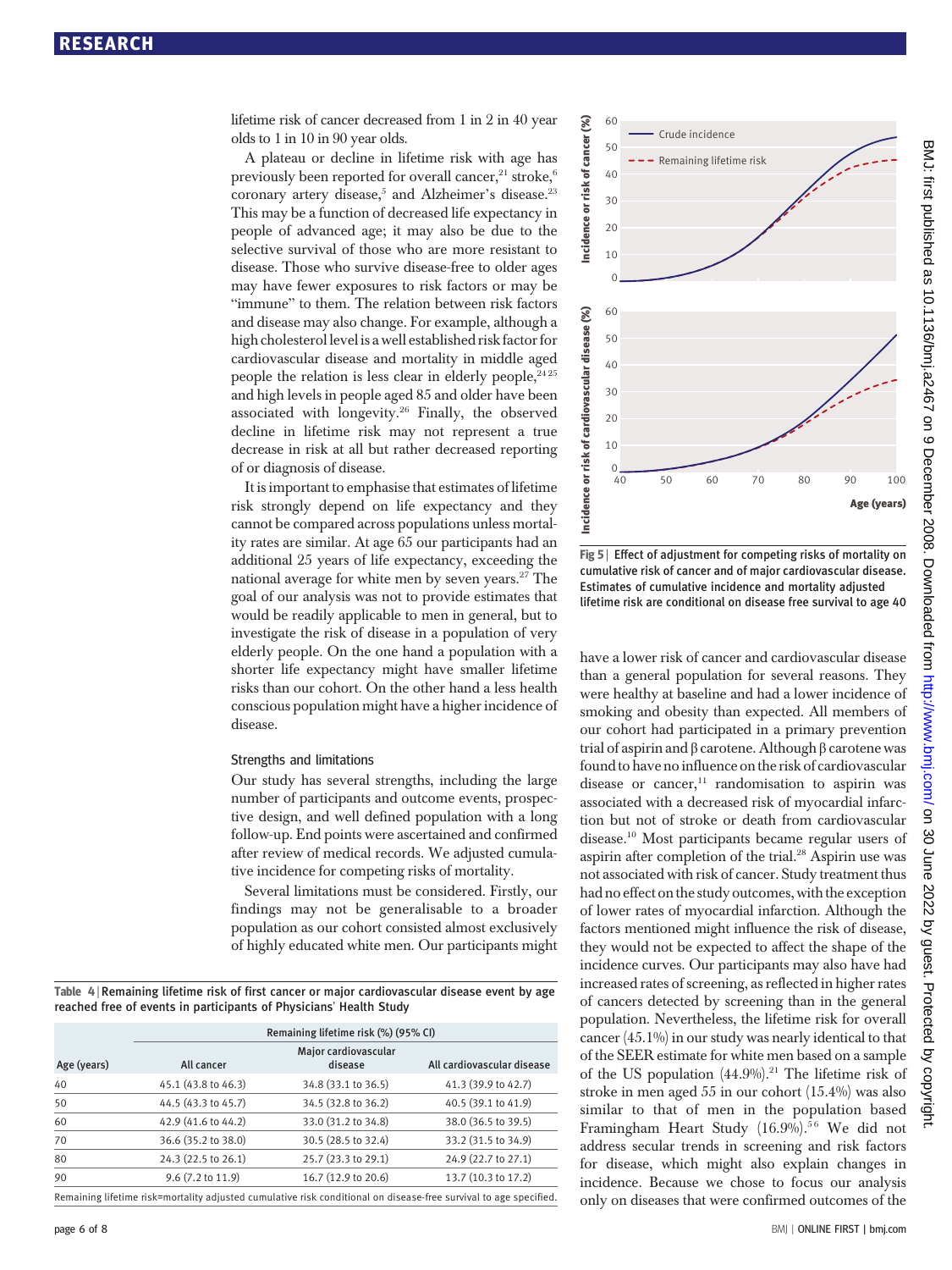WHAT IS ALREADY KNOWN ON THIS TOPIC Age is the strongest risk factor for cardiovascular disease and cancer but the incidence of these diseases in people aged 80 or more is less clear

Studies of incidence in the ninth and 10th decade of life are sparse

WHAT THIS STUDY ADDS The incidence of cardiovascular disease in a cohort of US male doctors increased to age 100 whereas that of overall cancer decreased after age 89

The decline in cancer incidence was largely driven by a decrease in screening related cancers, whereas cardiovascular disease after age 80 was most commonly diagnosed at death

Physicians' Health Study, we did not tackle other important conditions such as neurodegenerative and psychiatric disease. Finally, despite the homogeneity of our population for race and education, biological associations are expected to be similar in our study compared with other male populations.

#### Conclusion

In summary, the lifetime risks of both cardiovascular disease and cancer approached a plateau in the 10th decade. This may be due to several factors, including decreased detection or reporting of disease and increased resistance to disease, and has important implications for predicting the risk of disease in individuals and populations. Accurate estimates of long term risk for disease require adjustment for competing risks of mortality, particularly in an aging population. Finally, our results suggest that people of advanced age may have a substantial amount of undiagnosed disease, which may in turn contribute to geriatric syndromes such asfrailty. Additional research is needed to determine if continued screening and detection of these conditions up to and beyond age 80 might help improve health and wellbeing late in life.

We thank the staff of the Physician's Health Study and the participants. Contributors: JAD conceived and designed the study, did the data analyses, wrote the first draft of the article, and is guarantor. LD, JMG, GL, and TK gave detailed advice at all stages of the analyses. All authors contributed to the writing of the paper and gave substantial advice and input into the study.

Funding: The authors' work was independent of the funders. JAD received support for this research from the Hartford Foundation's Center of Excellence in Geriatric Medicine at Harvard Medical School and the Eleanor and the Miles Shore 50th anniversary fellowship programme for scholars in medicine at Harvard Medical School. The Physicians' Health Study is supported by grants CA-34944, CA-40360, and CA-097193 from the National Cancer Institute, and grants HL-26490 and HL-34595 from the National Heart, Lung, and Blood Institute, Bethesda, Maryland. Competing interests: Although the authors believe they have no competing interests that could influence their decisions, work, or writing of the manuscript, they report a full disclosure for the past five years. LD received investigator initiated funding and support as principal investigator from the National Institutes of Health, the Alcoholic Beverage Medical Research Foundation, the Biomedical Research Institute at Brigham and Women's Hospital, and the Huntington Disease Society of America. GL received investigator initiated research funding from the National Institutes of Health and received honorariums from Pfizer and

Lilly Pharmaceutical for speaking engagements in 2003. JMG received investigator initiated research funding and support as principal investigator from the National Institutes of Health, BASF, D SM Pharmaceuticals, Wyeth Pharmaceuticals, McNeil Consumer Products, and Pliva; received honorariums from Bayer and Pfizer for speaking engagements; and is a consultant for Bayer, McNeil Consumer Products, Wyeth Pharmaceuticals, Merck, Nutraquest, and GlaxoSmithKline. TK received investigator initiated research funding as principal investigator or co-investigator from the National Institutes of Health, Bayer AG, McNeil Consumer & Specialty Pharmaceuticals, Merck, and Wyeth Consumer Healthcare; he is a consultant to i3 Drug Safety, and received honorariums from Organon for contributing to an expert panel and from Genzyme for providing educational lectures.

Ethical approval: This study analysed existing data from the Physicians' Health Study and was approved by the institutional review board of the Brigham and Women's Hospital.

Provenance and peer review: Not commissioned; externally peer reviewed.

- 1 World Health Organization. The top ten causes of death. WHO fact sheet. Geneva: WHO, 2007.
- 2 Bray F, Moller B. Predicting the future burden of cancer. Nat Rev Cancer 2006;6:63-74.
- 3 Murray CJ, LopezAD.Alternative projections ofmortality and disability by cause 1990-2020: global burden of disease study. Lancet 1997;349:1498-504.
- 4 De Rijke JM, Schouten LJ, Hillen HF, Kiemeney LA, Coebergh JW, van den Brandt PA. Cancer in the very elderly Dutch population. Cancer 2000;89:1121-33.
- 5 Lloyd-Jones DM, Larson MG, Beiser A, Levy D. Lifetime risk of developing coronary heart disease. Lancet 1999;353:89-92.
- 6 Seshadri S, Beiser A, Kelly-Hayes M, Kase CS, Au R, Kannel WB, et al. The lifetime risk of stroke: estimates from the Framingham study. Stroke 2006;37:345-50.
- United Nations Population Division. World population ageing: 1950-2050. New York: United Nations, 2002.
- 8 Beiser A, D'Agostino RB Sr, Seshadri S, Sullivan LM, Wolf PA. Computing estimates of incidence, including lifetime risk: Alzheimer's disease in the Framingham study. The practical incidence estimators (PIE) macro. Stat Med 2000;19:1495-522.
- Yates LB, Djousse L, Kurth T, Buring JE, Gaziano JM. Exceptional longevity in men: modifiable factors associated with survival and function to age 90 years. Arch Intern Med 2008;168:284-90.
- 10 Final report on the aspirin component of the ongoing physicians' health study. Steering Committee of the Physicians' Health Study Research Group. N Engl J Med 1989;321:129-35.
- 11 Hennekens CH, Buring JE, Manson JE, Stampfer M, Rosner B, Cook NR, et al. Lack of effect of long-term supplementation with beta carotene on the incidence of malignant neoplasms and cardiovascular disease. N Engl J Med 1996;334:1145-9.
- 12 Christen WG, Gaziano JM, Hennekens CH. Design of Physicians' Health Study II: a randomized trial of beta-carotene, vitamins E and C, and multivitamins, in prevention of cancer, cardiovascular disease, and eye disease, and review of results of completed trials. Ann Epidemiol 2000;10:125-34.
- 13 World Health Organization. Ischemic heart disease registers: report of the Fifth Working Group (including a second revision of the operating protocol), Copenhagen, 26-29 April 1971. Copenhagen, Denmark: Regional Office for Europe, WHO, 1971.
- 14 Kaplan E, Meier P. Nonparametric estimation from incomplete observations. J Am Stat Assoc 1958;53:457-81.
- 15 Gaynor J, Feuer E, Tan C, Wu D, Little C, Straus D, et al. On the use of cause-specific failure and conditional failure probabilities: examples from clinical oncology data. J Am Stat Assoc 1993;88:400-9.
- 16 Lloyd-Jones DM, Larson MG, Leip EP, Beiser A, D'Agostino RB, Kannel WB, et al. Lifetime risk for developing congestive heart failure: the Framingham heart study. Circulation 2002;106:3068-72.
- 17 Seshadri S, Wolf PA, Beiser A, Au R, McNulty K, White R, et al. Lifetime risk of dementia and Alzheimer's disease. The impact of mortality on risk estimates in the Framingham study. Neurology 1997;49:1498-504.
- 18 Hollander M, Koudstaal PJ, Bots ML, Grobbee DE, Hofman A, Breteler MM. Incidence, risk, and case fatality of first ever stroke in the elderly population. The Rotterdam study. J Neurol Neurosurg Psychiatry 2003;74:317-21.
- 19 PsatyBM, FurbergCD, KullerLH,BildDE, Rautaharju PM, PolakJF, et al. Traditional risk factors and subclinical disease measures as predictors of first myocardial infarction in older adults: the cardiovascular health study. Arch Intern Med 1999;159:1339-47.
- 20 Saltzstein SL, Behling CA, Baergen RN. Features of cancer in nonagenarians and centenarians. J Am Geriatr Soc 1998;46:994-8.